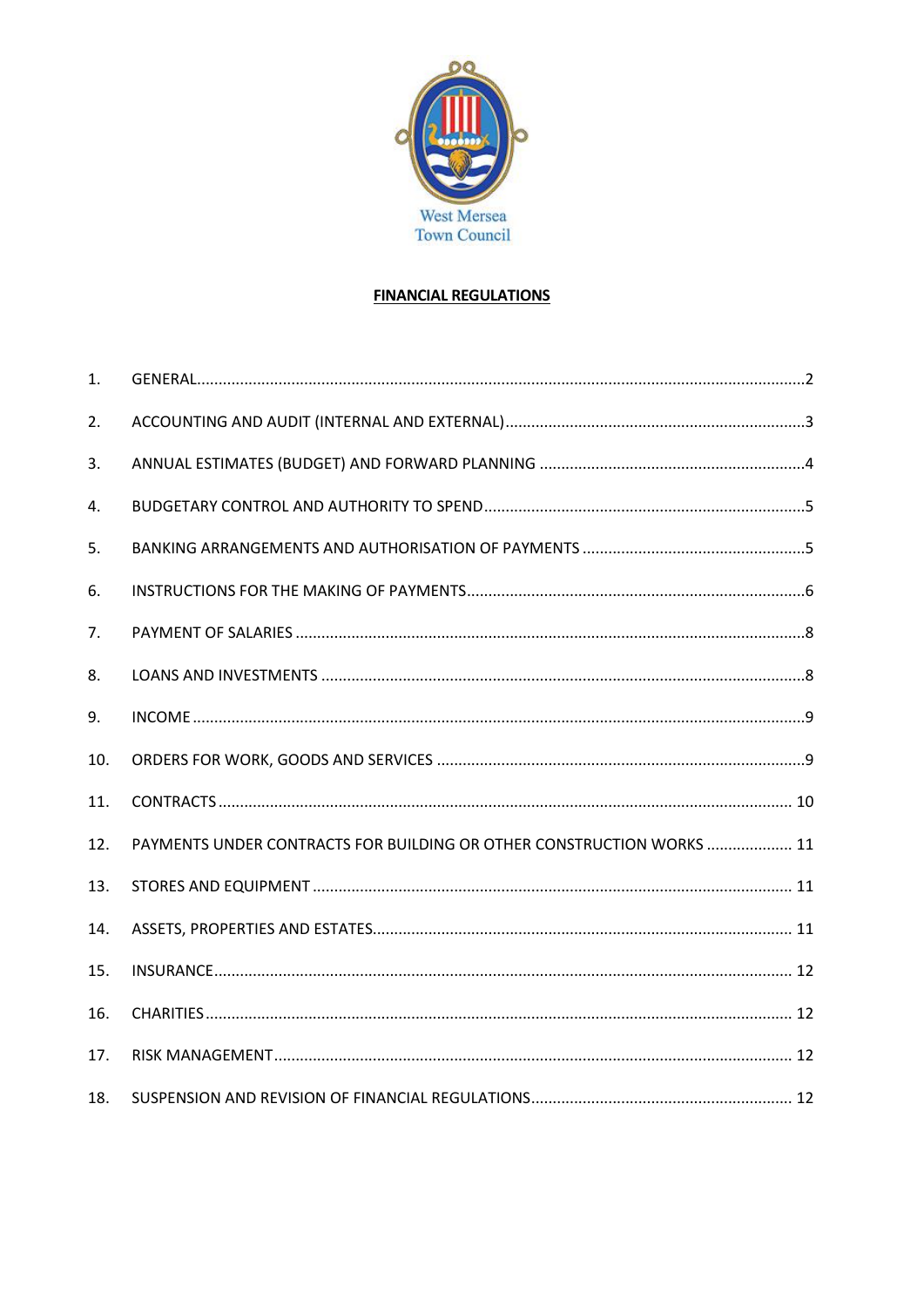These Financial Regulations were adopted by the Council at its Meeting held on 22 September 2017

### <span id="page-1-0"></span>1. **GENERAL**

- 1.1. These financial regulations govern the conduct of financial management by the council and may only be amended or varied by resolution of the council. Financial regulations are one of the council's three governing policy documents providing procedural guidance for members and officers. Financial regulations must be observed in conjunction with the council's standing orders<sup>1</sup> and any individual financial regulations relating to contracts.
- 1.2. The council is responsible in law for ensuring that its financial management is adequate and effective and that the council has a sound system of internal control which facilitates the effective exercise of the council's functions, including arrangements for the management of risk.
- 1.3. The council's accounting control systems must include measures:
	- for the timely production of accounts;
	- that provide for the safe and efficient safeguarding of public money;
	- to prevent and detect inaccuracy and fraud; and
	- identifying the duties of officers.
- 1.4. These financial regulations demonstrate how the council meets these responsibilities and requirements.
- 1.5. At least once a year, prior to approving the Annual Governance Statement, the council must review the effectiveness of its system of internal control which shall be in accordance with proper practices.
- 1.6. Deliberate or wilful breach of these Regulations by an employee may give rise to disciplinary proceedings.
- 1.7. Members of Council are expected to follow the instructions within these Regulations and not to entice employees to breach them. Failure to follow instructions within these Regulations brings the office of councillor into disrepute.
- 1.8. The Responsible Financial Officer (RFO) holds a statutory office to be appointed by the council. The Clerk has been appointed as RFO for this council and these regulations will apply accordingly.
- 1.9. The RFO;
	- acts under the policy direction of the council;
	- administers the council's financial affairs in accordance with all Acts, Regulations and proper practices;
	- determines on behalf of the council its accounting records and accounting control systems;
	- ensures the accounting control systems are observed;
	- maintains the accounting records of the council up to date in accordance with proper practices;
	- assists the council to secure economy, efficiency and effectiveness in the use of its resources; and
	- produces financial management information as required by the council.
- 1.10. The accounting records determined by the RFO shall be sufficient to show and explain the council's transactions and to enable the RFO to ensure that any income and expenditure account and statement of balances, or record of receipts and payments and additional information, as the case may be, or management information prepared for the council from time to time comply with the Accounts and Audit Regulations.
- 1.11. The accounting records determined by the RFO shall in particular contain:
	- entries from day to day of all sums of money received and expended by the council and the matters to which the income and expenditure or receipts and payments account relate;
	- a record of the assets and liabilities of the council; and
	- wherever relevant, a record of the council's income and expenditure in relation to claims made, or to be made, for any contribution, grant or subsidy.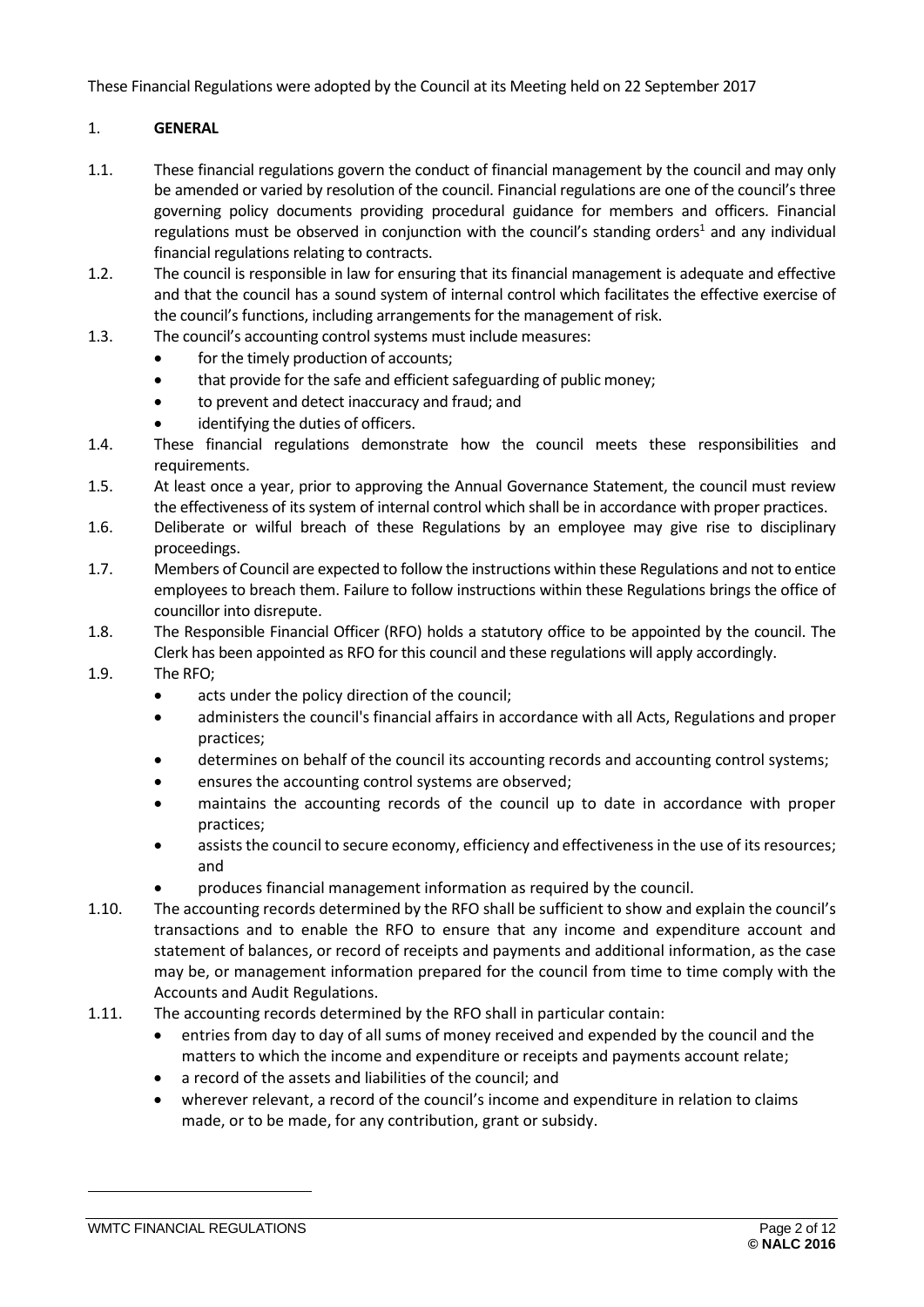- 1.12. The accounting control systems determined by the RFO shall include:
	- procedures to ensure that the financial transactions of the council are recorded as soon as reasonably practicable and as accurately and reasonably as possible;
	- procedures to enable the prevention and detection of inaccuracies and fraud and the ability to reconstruct any lost records;
	- identification of the duties of officers dealing with financial transactions and division of responsibilities of those officers in relation to significant transactions;
	- procedures to ensure that uncollectable amounts, including any bad debts are not submitted to the council for approval to be written off except with the approval of the RFO and that the approvals are shown in the accounting records; and
	- measures to ensure that risk is properly managed.
- 1.13. The council is not empowered by these Regulations or otherwise to delegate certain specified decisions. In particular, any decision regarding:
	- setting the final budget or the precept (council tax requirement);
	- approving accounting statements;
	- approving an annual governance statement;
	- borrowing;
	- writing off bad debts;
	- declaring eligibility for the General Power of Competence; and
	- addressing recommendations in any report from the internal or external auditors, shall be a matter for the full council only.
- 1.14. In addition, the council must:
	- determine and keep under regular review the bank mandate for all council bank accounts;
	- approve any grant or a single commitment in excess of £5,000; and
	- in respect of the annual salary for any employee have regard to recommendations about annual salaries of employees made by the relevant committee in accordance with its terms of reference.
- 1.15. In these financial regulations, references to the Accounts and Audit Regulations or 'the regulations' shall mean the regulations issued under the provisions of section 27 of the Audit Commission Act 1998, or any superseding legislation, and then in force unless otherwise specified.

In these financial regulations the term 'proper practice' or 'proper practices' shall refer to guidance issued in *Governance and Accountability for Local Councils - a Practitioners' Guide (England)* issued by the Joint Practitioners Advisory Group (JPAG), available from the websites of NALC and the Society for Local Council Clerks (SLCC).

### <span id="page-2-0"></span>2. **ACCOUNTING AND AUDIT (INTERNAL AND EXTERNAL)**

- 2.1. All accounting procedures and financial records of the council shall be determined by the RFO in accordance with the Accounts and Audit Regulations, appropriate guidance and proper practices.
- 2.2. On a regular basis, at least once in each quarter, and at each financial year end, a member other than the Chairman [or bank signatory] shall be appointed to verify bank reconciliations (for all accounts) produced by the RFO. The member shall sign the reconciliations and the original bank statements (or similar document) as evidence of verification. This activity shall on conclusion be reported, including any exceptions, to and noted by the council [Finance Committee].
- 2.3. The RFO shall complete the annual statement of accounts, annual report, and any related documents of the council contained in the Annual Return (as specified in proper practices) as soon as practicable after the end of the financial year and having certified the accounts shall submit them and report thereon to the council within the timescales set by the Accounts and Audit Regulations.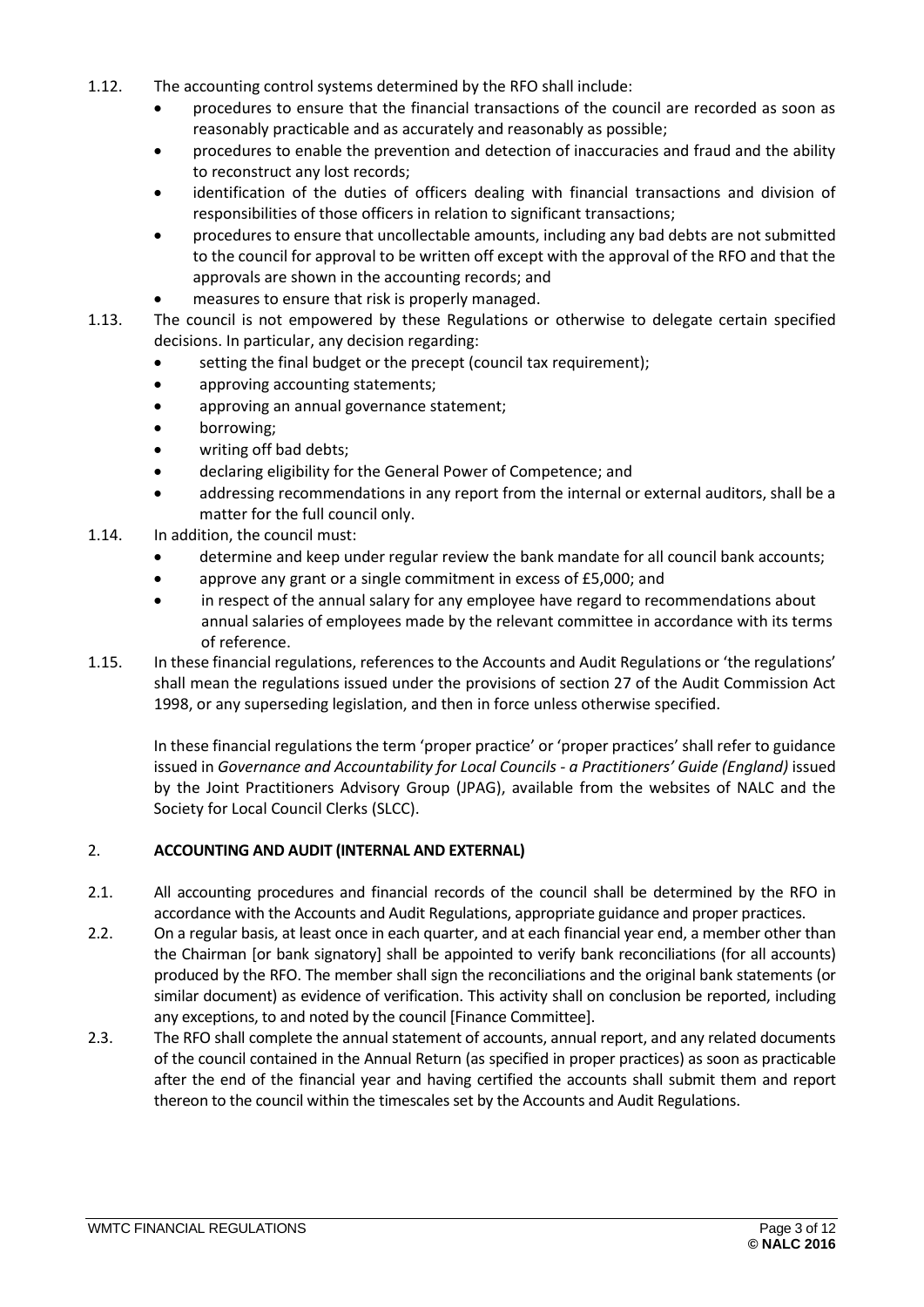- 2.4. The council shall ensure that there is an adequate and effective system of internal audit of its accounting records, and of its system of internal control in accordance with proper practices. Any officer or member of the council shall make available such documents and records as appear to the council to be necessary for the purpose of the audit and shall, as directed by the council, supply the RFO, internal auditor, or external auditor with such information and explanation as the council considers necessary for that purpose.
- 2.5. The internal auditor shall be appointed by and shall carry out the work in relation to internal controls required by the council in accordance with proper practices.
- 2.6. The internal auditor shall:
	- be competent and independent of the financial operations of the council;
	- report to council in writing, or in person, on a regular basis with a minimum of one annual written report during each financial year;
	- to demonstrate competence, objectivity and independence, be free from any actual or perceived conflicts of interest, including those arising from family relationships; and
	- have no involvement in the financial decision making, management or control of the council.
- 2.7. Internal or external auditors may not under any circumstances:
	- perform any operational duties for the council;
	- initiate or approve accounting transactions; or
	- direct the activities of any council employee, except to the extent that such employees have been appropriately assigned to assist the internal auditor.
- 2.8. For the avoidance of doubt, in relation to internal audit the terms 'independent' and 'independence' shall have the same meaning as is described in proper practices.
- 2.9. The RFO shall make arrangements for the exercise of electors' rights in relation to the accounts including the opportunity to inspect the accounts, books, and vouchers and display or publish any notices and statements of account required by Audit Commission Act 1998, or any superseding legislation, and the Accounts and Audit Regulations.
- 2.10. The RFO shall, without undue delay, bring to the attention of all councillors any correspondence or report from internal or external auditors.

### <span id="page-3-0"></span>3. **ANNUAL ESTIMATES (BUDGET) AND FORWARD PLANNING**

- 3.1. Each committee shall review its three-year forecast of revenue and capital receipts and payments. Having regard to the forecast, it shall thereafter formulate and submit proposals for the following financial year to the council not later than the end of November each year including any proposals for revising the forecast].
- 3.2. The RFO must each year, by no later than December, prepare detailed estimates of all receipts and payments including the use of reserves and all sources of funding for the following financial year in the form of a budget to be considered by the relevant committee and the council.
- 3.3. The council shall consider annual budget proposals in relation to the council's three year forecast of revenue and capital receipts and payments including recommendations for the use of reserves and sources of funding and update the forecast accordingly.
- 3.4. The council shall fix the precept (council tax requirement), and relevant basic amount of council tax to be levied for the ensuing financial year not later than by the end of January each year. The RFO shall issue the precept to the billing authority and shall supply each member with a copy of the approved annual budget.
- <span id="page-3-1"></span>3.5. The approved annual budget shall form the basis of financial control for the ensuing year.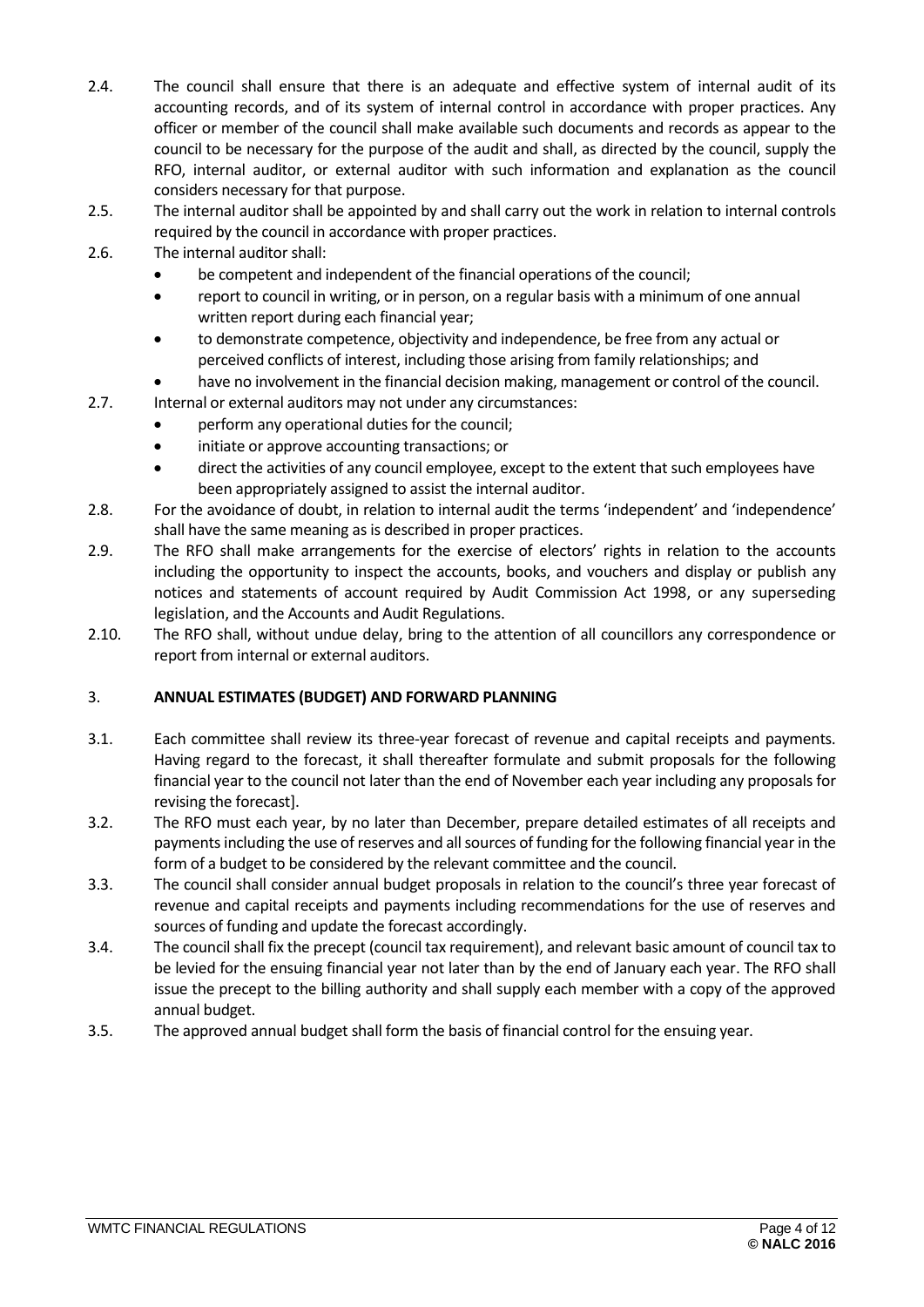#### 4. **BUDGETARY CONTROL AND AUTHORITY TO SPEND**

- 4.1. Expenditure on revenue items may be authorised up to the amounts included for that class of expenditure in the approved budget. This authority is to be determined by:
	- the council for all items over £5,000;
	- a duly delegated committee of the council for items over £1000; or
	- the Clerk, in conjunction with Chairman of Council or Chairman of the appropriate committee, for any items below £1000.

 Such authority is to be evidenced by a minute or by an authorisation slip duly signed by the Clerk, and where necessary also by the appropriate Chairman.

Contracts may not be disaggregated to avoid controls imposed by these regulations.

- 4.2. No expenditure may be authorised that will exceed the amount provided in the revenue budget for that class of expenditure other than by resolution of the council, or duly delegated committee. During the budget year and with the approval of council having considered fully the implications for public services, unspent and available amounts may be moved to other budget headings or to an earmarked reserve as appropriate ('virement').
- 4.3. Unspent provisions in the revenue or capital budgets for completed projects shall not be carried forward to a subsequent year.
- 4.4. The salary budgets are to be reviewed at least annually in October for the following financial year and such review shall be evidenced by a hard copy schedule signed by the Clerk and the Chairman of Council or relevant committee. The RFO will inform committees of any changes impacting on their budget requirement for the coming year in good time.
- 4.5. In cases of extreme risk to the delivery of council services, the clerk may authorise revenue expenditure on behalf of the council which in the clerk's judgement it is necessary to carry out. Such expenditure includes repair, replacement or other work, whether or not there is any budgetary provision for the expenditure, subject to a limit of £1,000. The Clerk shall report such action to the chairman as soon as possible and to the council as soon as practicable thereafter.
- 4.6. No expenditure shall be authorised in relation to any capital project and no contract entered into or tender accepted involving capital expenditure unless the council is satisfied that the necessary funds are available and the requisite borrowing approval has been obtained.
- 4.7. All capital works shall be administered in accordance with the council's standing orders and financial regulations relating to contracts.
- 4.8. The RFO shall regularly provide the council with a statement of receipts and payments to date under each head of the budgets, comparing actual expenditure to the appropriate date against that planned as shown in the budget. These statements are to be prepared at least at the end of each financial quarter and shall show explanations of material variances. For this purpose "material" shall be in excess of £100 or 15% of the budget.
- 4.9. Changes in earmarked reserves shall be approved by council as part of the budgetary control process.

### <span id="page-4-0"></span>5. **BANKING ARRANGEMENTS AND AUTHORISATION OF PAYMENTS**

- 5.1. The council's banking arrangements, including the bank mandate, shall be made by the RFO and approved by the council; banking arrangements may not be delegated to a committee. They shall be regularly reviewed for safety and efficiency. The council shall seek credit references in respect of members or employees who act as signatories.
- 5.2. The RFO shall prepare a schedule of payments requiring authorisation, forming part of the Agenda for the Meeting and, together with the relevant invoices, present the schedule to council [or finance committee]. The council / committee shall review the schedule for compliance and, having satisfied itself shall authorise payment by a resolution of the council [or finance committee]. The approved schedule shall be ruled off and initialled by the Chairman of the Meeting. A detailed list of all payments shall be disclosed within or as an attachment to the minutes of the meeting at which payment was authorised. Personal payments (including salaries, wages, expenses and any payment made in relation to the termination of a contract of employment) may be summarised to remove public access to any personal information.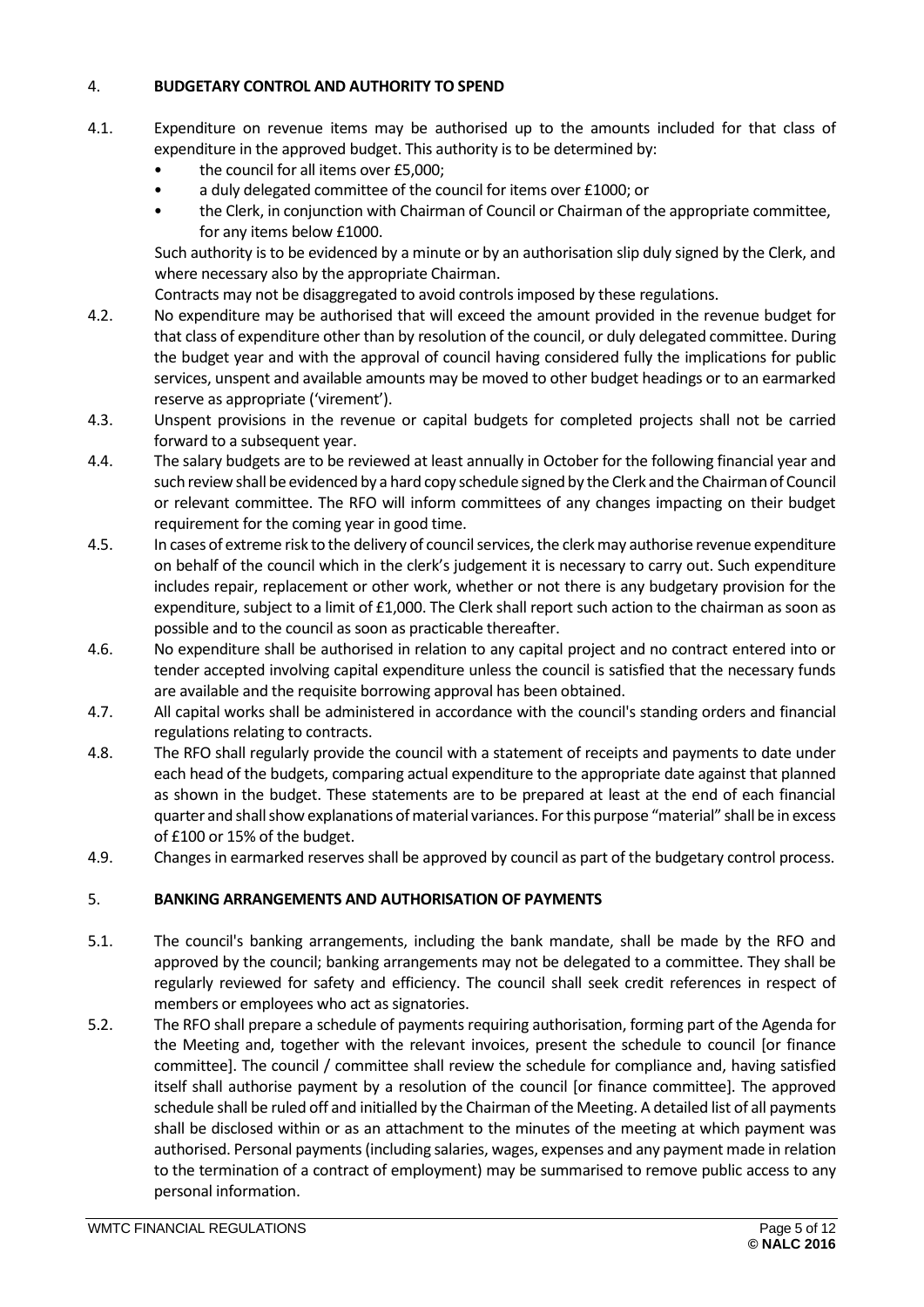- 5.3. All invoices for payment shall be examined, verified and certified by the RFO to confirm that the work, goods or services to which each invoice relates has been received, carried out, examined and represents expenditure previously approved by the council.
- 5.4. The RFO shall examine invoices for arithmetical accuracy and analyse them to the appropriate expenditure heading. The RFO shall take all steps to pay all invoices submitted, and which are in order, at the next available council [or Finance Committee] meeting.
- 5.5. The Clerk and RFO shall have delegated authority to authorise the payment of items only in the following circumstances:
	- a) If a payment is necessary to avoid a charge to interest under the Late Payment of Commercial Debts (Interest) Act 1998, and the due date for payment is before the next scheduled Meeting of council, where the Clerk and RFO certify that there is no dispute or other reason to delay payment, provided that a list of such payments shall be submitted to the next appropriate meeting of council [or finance committee];
	- b) An expenditure item authorised under 5.6 below (continuing contracts and obligations) provided that a list of such payments shall be submitted to the next appropriate meeting of council [or finance committee]; or
	- c) fund transfers within the councils banking arrangements up to the sum of £10,000, provided that a list of such payments shall be submitted to the next appropriate meeting of council [or finance committee].
- 5.6. For each financial year the Clerk and RFO shall draw up a list of due payments which arise on a regular basis as the result of a continuing contract, statutory duty, or obligation (such as but not exclusively) Salaries, PAYE and NI, Superannuation Fund and regular maintenance contracts and the like for which council [,or a duly authorised committee,] may authorise payment for the year provided that the requirements of regulation 4.1 (Budgetary Controls) are adhered to, provided also that a list of such payments shall be submitted to the next appropriate meeting of council [or Finance Committee].
- 5.7. A record of regular payments made under 5.6 above shall be drawn up and be signed by two members on each and every occasion when payment is authorised - thus controlling the risk of duplicated payments being authorised and / or made.
- 5.8. In respect of grants a duly authorised committee shall approve expenditure within any limits set by council and in accordance with any policy statement approved by council. Any Revenue or Capital Grant in excess of £5,000 shall before payment, be subject to ratification by resolution of the council.
- 5.9. Members are subject to the Code of Conduct that has been adopted by the council and shall comply with the Code and Standing Orders when a decision to authorise or instruct payment is made in respect of a matter in which they have a disclosable pecuniary or otherinterest, unless a dispensation has been granted.
- 5.10. The council will aim to rotate the duties of members in these Regulations so that onerous duties are shared out as evenly as possible over time.
- 5.11. Any changes in the recorded details of suppliers, such as bank account records, shall be approved in writing by a Member.

## <span id="page-5-0"></span>6. **INSTRUCTIONS FOR THE MAKING OF PAYMENTS**

- 6.1. The council will make safe and efficient arrangements for the making of its payments.
- 6.2. Following authorisation under Financial Regulation 5 above, the council, a duly delegated committee or, if so delegated, the Clerk or RFO shall give instruction that a payment shall be made.
- 6.3. All payments shall be effected by cheque, BACS or other instructions to the council's bankers, or otherwise, in accordance with a resolution of council.
- 6.4. Cheques or orders for payment drawn on the bank account in accordance with the schedule as presented to council or committee shall be signed by two members of council, in accordance with a resolution instructing that payment. A member who is a bank signatory, having a connection by virtue of family or business relationships with the beneficiary of a payment, should not, under normal circumstances, be a signatory to the paymentin question. The Clerk and the RFO are named signatories on the bank account in order to manage the bank account and on line payments but must not sign cheques or authorise the release of on line payments.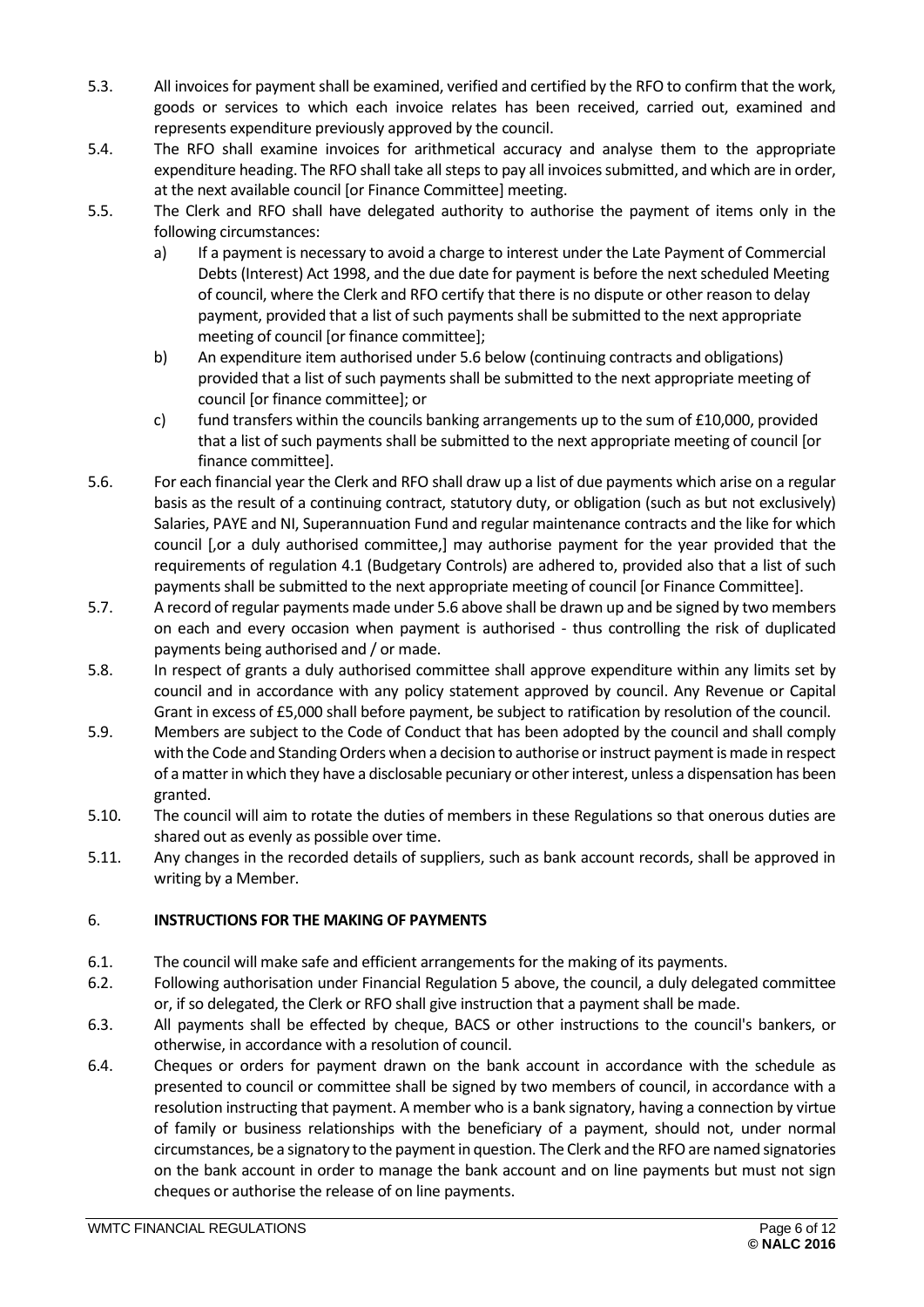- 6.5. To indicate agreement of the details shown on the cheque or order for payment with the counterfoil and the invoice or similar documentation, the signatories shall each also initial the cheque counterfoil.
- 6.6. Cheques or orders for payment shall not normally be presented for signature other than at a council or committee meeting (including immediately before or after such a meeting). Any signatures obtained away from such meetings shall be reported to the council [or Finance Committee] at the next convenient meeting.
- 6.7. If thought appropriate by the council, payment for utility supplies (energy, telephone and water) and any National Non-Domestic Rates may be made by variable direct debit provided that the instructions are signed by two members and any payments are reported to council as made. The approval of the use of a variable direct debit shall be renewed by resolution of the council at least every two years.
- 6.8. If thought appropriate by the council, payment for certain items (principally salaries) may be made by banker's standing order provided that the instructions are signed, or otherwise evidenced by two members are retained and any payments are reported to council as made. The approval of the use of a banker's standing order shall be renewed by resolution of the council at least every two years.
- 6.9. If thought appropriate by the council, payment for certain items may be made by BACS or CHAPS methods provided that the instructions for each payment are signed, or otherwise evidenced, by two authorised bank signatories, are retained and any payments are reported to council as made. The approval of the use of BACS or CHAPS shall be renewed by resolution of the council at least every two years.
- 6.10. If thought appropriate by the council payment for certain items may be made by internet banking transfer provided evidence is retained showing which members approved the payment.
- 6.11. Where a computer requires use of a personal identification number (PIN) or other password(s), for access to the council's records on that computer, a note shall be made of the PIN and Passwords and shall be handed to and retained by the Chairman of Council in a sealed dated envelope. This envelope may not be opened other than in the presence of two other councillors. After the envelope has been opened, in any circumstances, the PIN and / or passwords shall be changed as soon as practicable. The fact that the sealed envelope has been opened, in whatever circumstances, shall be reported to all members immediately and formally to the next available meeting of the council. This will not be required for a member's personal computer used only for remote authorisation of bank payments.
- 6.12. No employee or councillorshall disclose any PIN or password, relevant to the working of the council or its bank accounts, to any person not authorised in writing by the council or a duly delegated committee.
- 6.13. Regular back-up copies of the records on any computer shall be made and shall be stored securely away from the computer in question, and preferably off site.
- 6.14. The council, and any members using computers for the council's financial business, shall ensure that anti-virus, anti-spyware and firewall software with automatic updates, together with a high level of security, is used.
- 6.15. Where internet banking arrangements are made with any bank, the Clerk [RFO] shall be appointed as the Service Administrator. The bank mandate approved by the council shall identify a number of councillors who will be authorised to approve transactions on those accounts. The bank mandate will state clearly the amounts of payments that can be instructed by the use of the Service Administrator alone, or by the Service Administrator with a stated number of approvals.
- 6.16. Access to any internet banking accounts will be directly to the access page (which may be saved under "favourites"), and not through a search engine or e-mail link. Remembered or saved passwords facilities must not be used on any computer used for council banking work. Breach of this Regulation will be treated as a very serious matter under these regulations.
- 6.17. Changes to account details for suppliers, which are used for internet banking may only be changed on written hard copy notification by the supplier and supported by hard copy authority for change signed by [two of] the Clerk [the RFO][a member]. A programme of regular checks of standing data with suppliers will be followed.
- 6.18. Any Debit Card issued for use will be specifically restricted to the Clerk [and the RFO] and will also be restricted to a single transaction maximum value of £250 unless authorised by council or finance committee in writing before any order is placed.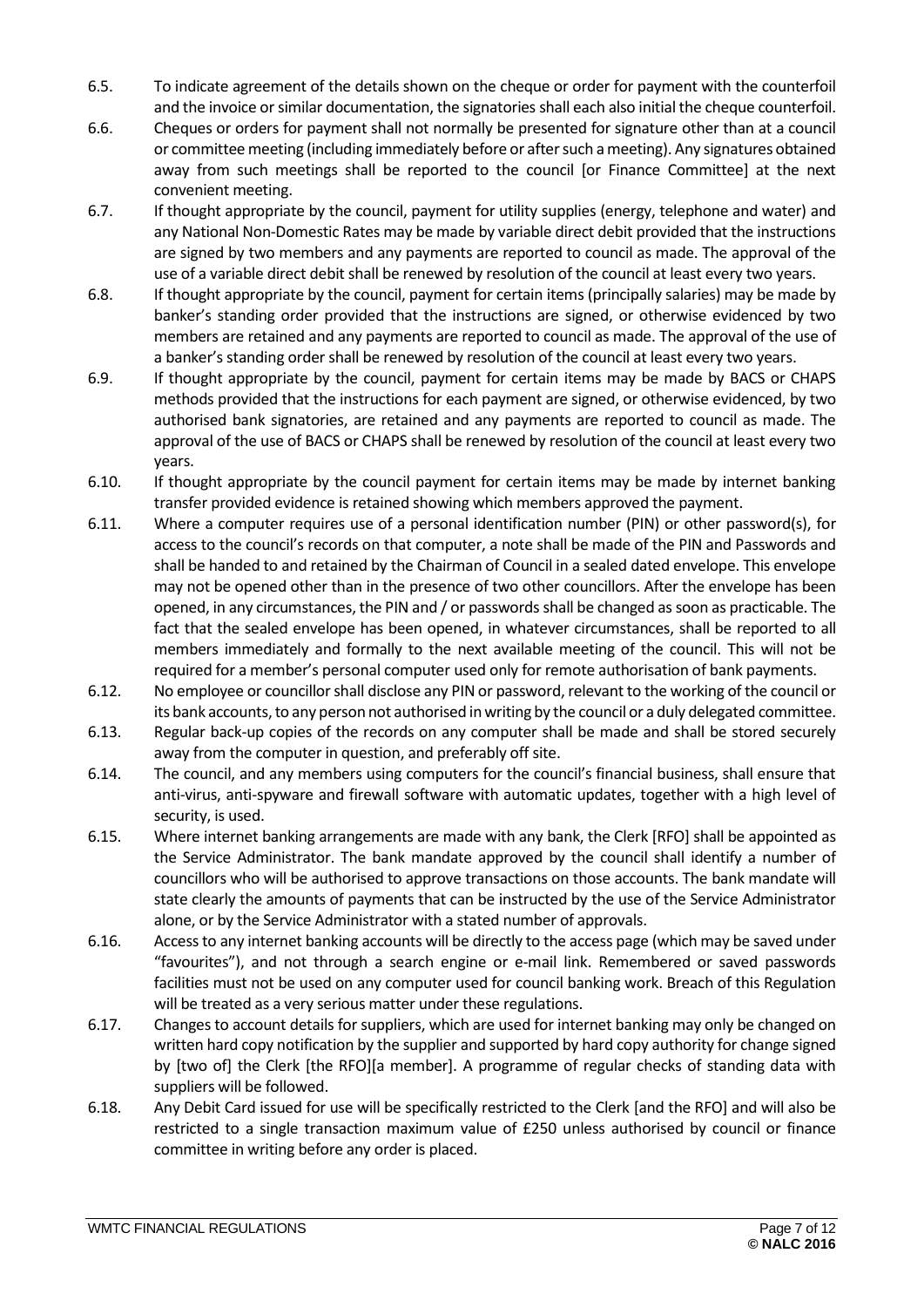- 6.19. A pre-paid debit card may be issued to employees with varying limits. These limits will be set by the council [Finance Committee]. Transactions and purchases made will be reported to the [council] [relevant committee] and authority for topping-up shall be at the discretion of the [council] [relevant committee].
- 6.20. Any corporate credit card or trade card account opened by the council will be specifically restricted to use by the Clerk [and RFO] and shall be subject to automatic payment in full at each month-end. Personal credit or debit cards of members or staff shall not be used under any circumstances. Fuel cards are provided for the ground staff.
- 6.21. The RFO may provide petty cash to officers for the purpose of defraying operational and other expenses. Vouchers for payments made shall be forwarded to the RFO with a claim for reimbursement.
	- a) The RFO shall maintain a petty cash float of up to £50 for the purpose of defraying operational and other expenses. Vouchers for payments made from petty cash shall be kept to substantiate the payment.
	- b) Income received must not be paid into the petty cash float but must be separately banked, as provided elsewhere in these regulations.
	- c) Payments to maintain the petty cash float shall be shown separately on the schedule of payments presented to council under 5.2 above.

## <span id="page-7-0"></span>7. **PAYMENT OF SALARIES**

- 7.1. As an employer, the council shall make arrangements to meet fully the statutory requirements placed on all employers by PAYE and National Insurance legislation. The payment of all salaries shall be made in accordance with payroll records and the rules of PAYE and National Insurance currently operating, and salary rates shall be as agreed by council, or duly delegated committee.
- 7.2. Payment of salaries and payment of deductions from salary such as may be required to be made for tax, national insurance and pension contributions, or similar statutory or discretionary deductions must be made in accordance with the payroll records and on the appropriate dates stipulated in employment contracts, provided that each payment is reported to the next available council meeting, as set out in these regulations above.
- 7.3. No changes shall be made to any employee's pay, emoluments, or terms and conditions of employment without the prior consent of the council or personnel committee.
- 7.4. Each and every payment to employees of net salary and to the appropriate creditor of the statutory and discretionary deductions shall be recorded in a separate confidential record (confidential cash book). This confidential record is not open to inspection or review (under the Freedom of Information Act 2000 or otherwise) other than:
	- a) by any councillor who can demonstrate a need to know;
	- b) by the internal auditor;
	- c) by the external auditor; or
	- d) by any person authorised under Audit Commission Act 1998, or any superseding legislation.
- 7.5. The total of such payments in each calendar month shall be reported with all other payments as made as may be required under these Financial Regulations, to ensure that only payments due for the period have actually been paid.
- 7.6. An effective system of personal performance management should be maintained for the senior officers.
- 7.7. Any termination payments shall be supported by a clear business case and reported to the council. Termination payments shall only be authorised by council.
- 7.8. Before employing interim staff the council must consider a full business case.

### <span id="page-7-1"></span>8. **LOANS AND INVESTMENTS**

8.1. All borrowings shall be effected in the name of the council, after obtaining any necessary borrowing approval. Any application for borrowing approval shall be approved by Council as to terms and purpose. The application for borrowing approval, and subsequent arrangements for the loan shall only be approved by full council.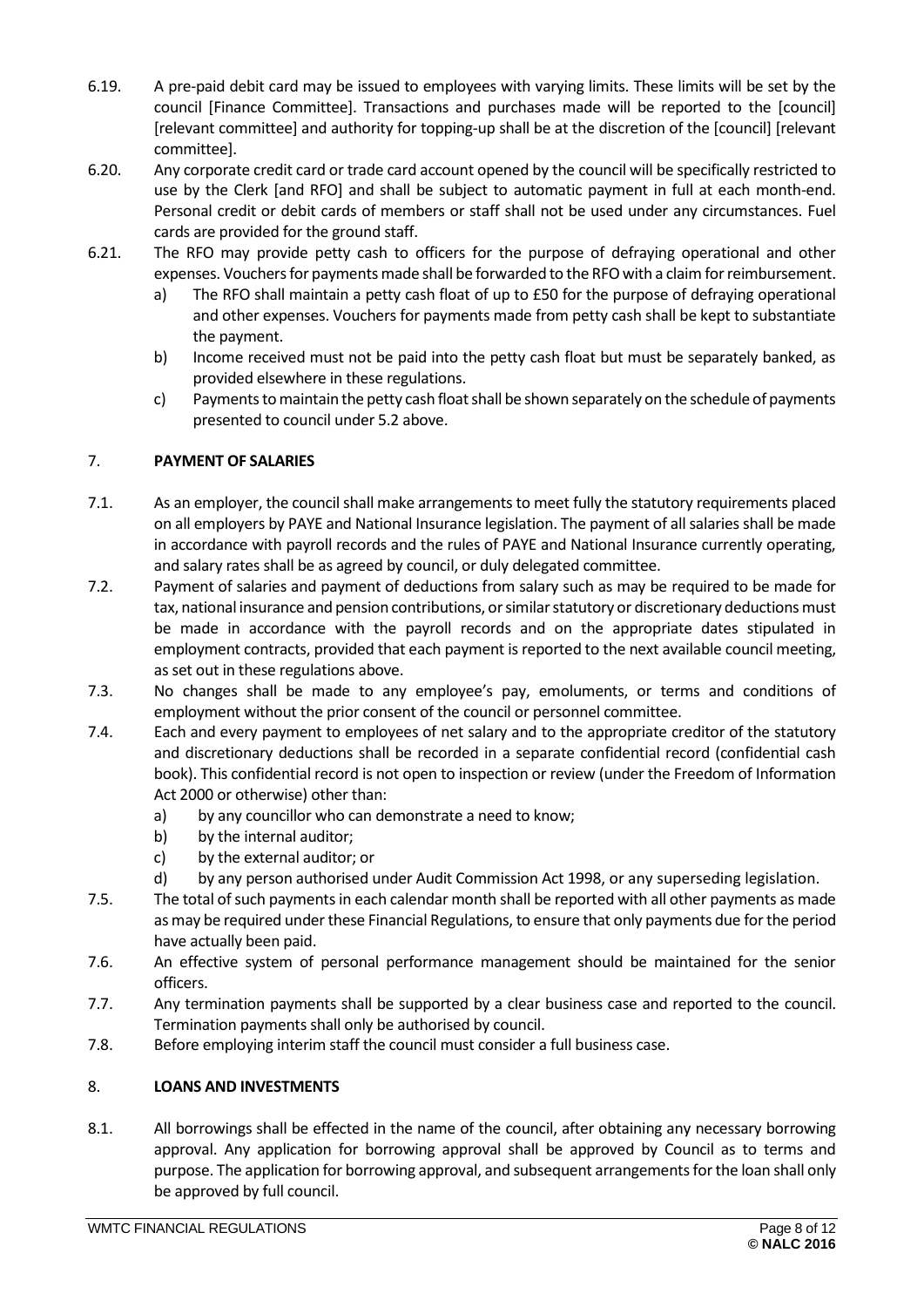- 8.2. Any financial arrangement which does not require formal borrowing approval from the Secretary of State/Welsh Assembly Government (such as Hire Purchase or Leasing of tangible assets) shall be subject to approval by the full council. In each case a report in writing shall be provided to council in respect of value for money for the proposed transaction.
- 8.3. The council will arrange with the council's banks and investment providersfor the sending of a copy of each statement of account to the Chairman of the council at the same time as one is issued to the Clerk or RFO.
- 8.4. All loans and investments shall be negotiated in the name of the council and shall be for a set period in accordance with council policy.
- 8.5. The council shall consider the need for an Investment Strategy and Policy which, if drawn up, shall be in accordance with relevant regulations, proper practices and guidance. Any Strategy and Policy shall be reviewed by the council at least annually.
- 8.6. All investments of money under the control of the council shall be in the name of the council.
- 8.7. All investment certificates and other documents relating thereto shall be retained in the custody of the RFO.
- 8.8. Payments in respect of short term or long term investments, including transfers between bank accounts held in the same bank, or branch, shall be made in accordance with Regulation 5 (Authorisation of payments) and Regulation 6 (Instructions for payments).

# <span id="page-8-0"></span>9. **INCOME**

- 9.1. The collection of all sums due to the council shall be the responsibility of and under the supervision of the RFO.
- 9.2. Particulars of all charges to be made for work done, services rendered or goods supplied shall be agreed annually by the council, notified to the RFO and the RFO shall be responsible for the collection of all accounts due to the council.
- 9.3. The council will review all fees and charges at least annually, following a report of the Clerk.
- 9.4. Any sums found to be irrecoverable and any bad debts shall be reported to the council and shall be written off in the year.
- 9.5. All sums received on behalf of the council shall be banked intact as directed by the RFO. In all cases, all receipts shall be deposited with the council's bankers with such frequency as the RFO considers necessary.
- 9.6. The origin of each receipt shall be entered on the paying-in slip.
- 9.7. Personal cheques shall not be cashed out of money held on behalf of the council.
- 9.8. The RFO shall promptly complete any VAT Return that is required. Any repayment claim due in accordance with VAT Act 1994 section 33 shall be made at least annually coinciding with the financial year end.
- 9.9. Where any significant sums of cash are regularly received by the council, the RFO shall take such steps as are agreed by the council to ensure that more than one person is present when the cash is counted in the first instance, that there is a reconciliation to some form of control such as ticket issues, and that appropriate care is taken in the security and safety of individuals banking such cash.
- 9.10. [Any income arising which is the property of a charitable trust shall be paid into a charitable bank account. Instructions for the payment of funds due from the charitable trust to the council (to meet expenditure already incurred by the authority) will be given by the Managing Trustees of the charity meeting separately from any council meeting (see also Regulation 16 below)].

## <span id="page-8-1"></span>10. **ORDERS FOR WORK, GOODS AND SERVICES**

- 10.1. An official order or letter shall be issued for all work, goods and services unless a formal contract is to be prepared or an official order would be inappropriate. Copies of orders shall be retained.
- 10.2. Order books shall be controlled by the RFO.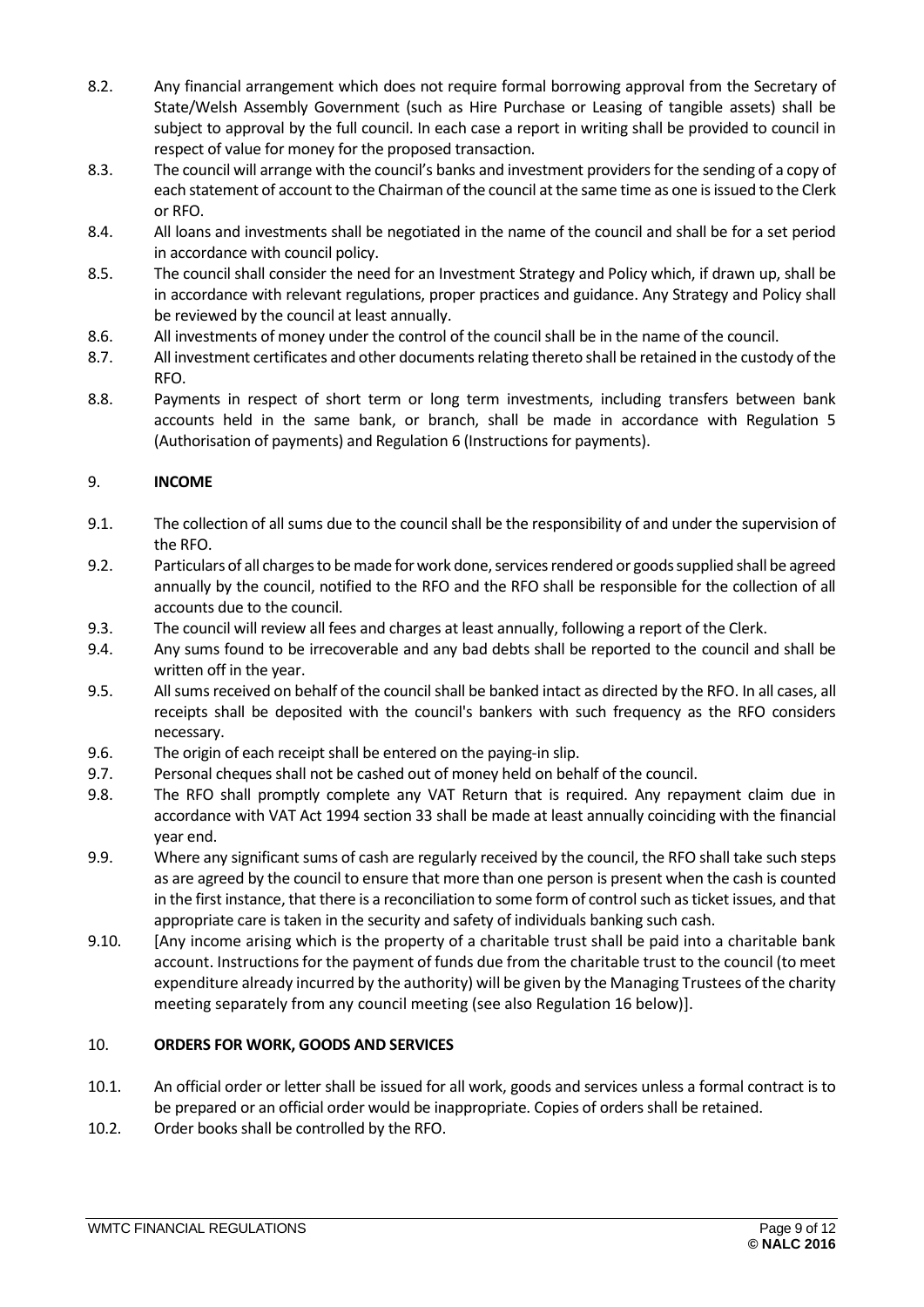- 10.3. All members and officers are responsible for obtaining value for money at all times. An officer issuing an official order shall ensure as far as reasonable and practicable that the best available terms are obtained in respect of each transaction, usually by obtaining three or more quotations or estimates from appropriate suppliers, subject to any *de minimis* provisions in Regulation 11.1 below.
- 10.4. A member may not issue an official order or make any contract on behalf of the council.
- 10.5. The RFO shall verify the lawful nature of any proposed purchase before the issue of any order, and in the case of new or infrequent purchases or payments, the RFO shall ensure that the statutory authority shall be reported to the meeting at which the order is approved so that the minutes can record the power being used.

#### <span id="page-9-0"></span>11. **CONTRACTS**

11.1. Procedures as to contracts are laid down as follows:

a. Every contract shall comply with these financial regulations, and no exceptions shall be made otherwise than in an emergency provided that this regulation need not apply to contracts which relate to items (i) to (vi) below:

i.for the supply of gas, electricity, water, sewerage and telephone services;

- ii.for specialist services such as are provided by solicitors, accountants, surveyors and planning consultants;
- iii.for work to be executed or goods or materials to be supplied which consist of repairs to or parts for existing machinery or equipment or plant;
- iv.for work to be executed or goods or materials to be supplied which constitute an extension of an existing contract by the council;
- v.for additional audit work of the external auditor up to an estimated value of £500 (in excess of this sum the Clerk and RFO shall act after consultation with the Chairman and Vice Chairman of council); and

vi.for goods or materials proposed to be purchased which are proprietary articles and / or are only sold at a fixed price.

b. Where the council intends to procure, or award a public supply contract, public service contract or public works contract as defined by The Public Contracts Regulations 2015 ("the Regulations") which is valued at £25,000 or more, the council shall comply with the relevant requirements of the Regulations<sup>2</sup>.

c. The full requirements of The Regulations, as applicable, shall be followed in respect of the tendering and award of a public supply contract, public service contract or public works contractwhich exceed thresholds in The Regulations set by the Public Contracts Directive 2014/24/EU (which may change from time to time)<sup>3</sup>.

d. When applications are made to waive financial regulations relating to contracts to enable a price to be negotiated without competition the reason shall be embodied in a recommendation to the council.

e. Such invitation to tender shall state the general nature of the intended contract and the Clerk shall obtain the necessary technical assistance to prepare a specification in appropriate cases. The invitation shall in addition state that tenders must be addressed to the Clerk in the ordinary course of post. Each tendering firm shall be supplied with a specifically marked envelope in which the tender is to be sealed and remain sealed until the prescribed date for opening tenders for that contract.

f. All sealed tenders shall be opened at the same time on the prescribed date by the Clerk in the presence of at least one member of council.

g. Any invitation to tender issued under this regulation shall be subject to Standing Orders[s.18],  $^4$ and shall refer to the terms of the Bribery Act 2010.

h. When it is to enter into a contract of less than £25,000 in value for the supply of goods or materials or for the execution of works or specialist services other than such goods, materials, works or specialist services as are excepted as set out in paragraph (a) the Clerk or RFO shall obtain 3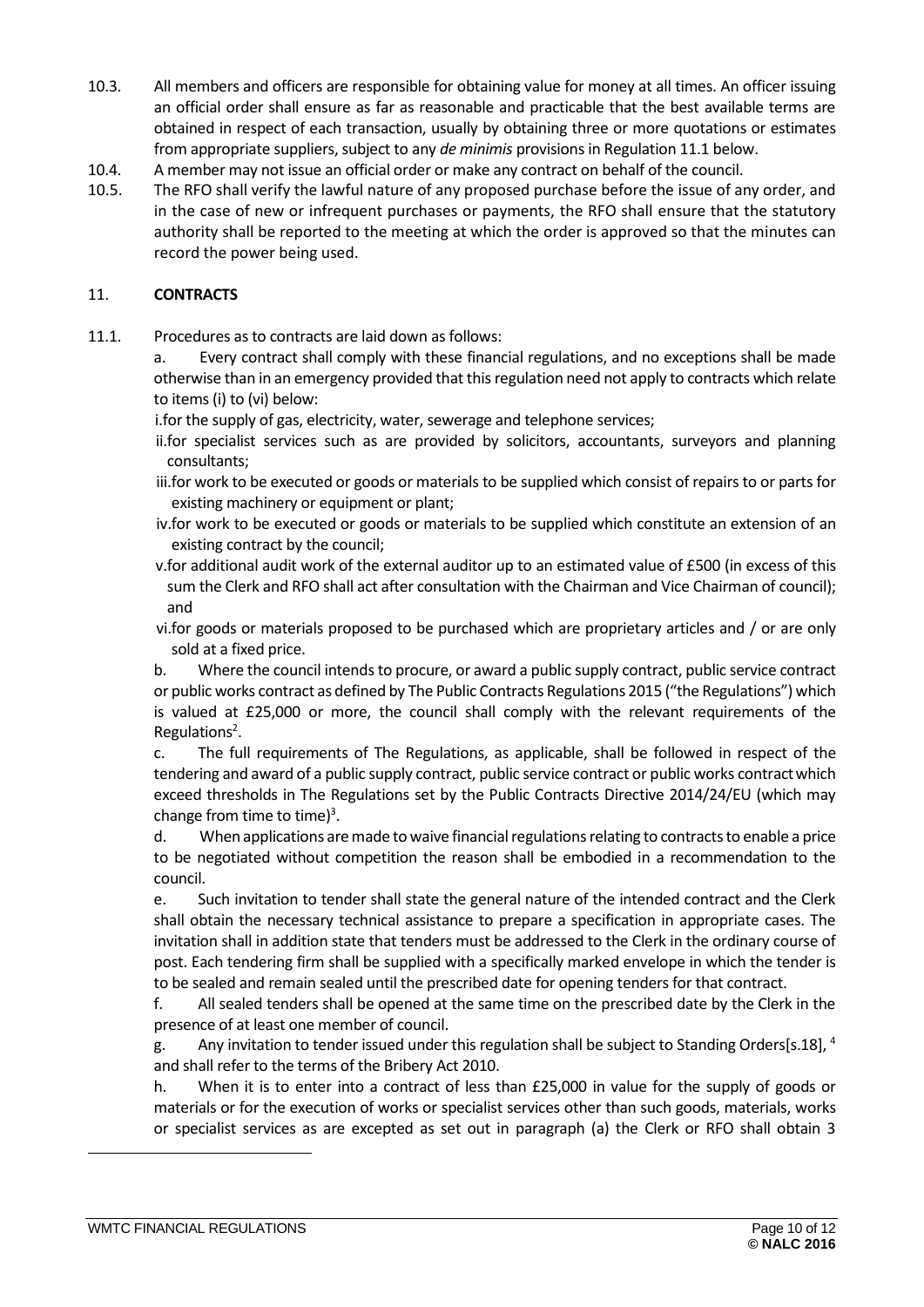quotations (priced descriptions of the proposed supply); where the value is below £3,000 and above £300 the Clerk or RFO shall strive to obtain 3 estimates. Otherwise, Regulation 10.3 above shall apply.

i. The council shall not be obliged to accept the lowest or any tender, quote or estimate.

j. Should it occur that the council, or duly delegated committee, does not accept any tender, quote or estimate, the work is not allocated and the council requires further pricing, provided that the specification does not change, no person shall be permitted to submit a later tender, estimate or quote who was present when the original decision making process was being undertaken.

## <span id="page-10-0"></span>11.2. **[PAYMENTS UNDER CONTRACTS FOR BUILDING OR OTHER CONSTRUCTION WORKS (PUBLIC WORKS CONTRACTS)**

- 11.3. Payments on account of the contract sum shall be made within the time specified in the contract by the RFO upon authorised certificates of the architect or other consultants engaged to supervise the contract (subject to any percentage withholding as may be agreed in the particular contract).
- 11.4. Where contracts provide for payment by instalments the RFO shall maintain a record of all such payments. In any case where it is estimated that the total cost of work carried out under a contract, excluding agreed variations, will exceed the contract sum of 5% or more a report shall be submitted to the council.
- 11.5. Any variation to a contract or addition to or omission from a contract must be approved by the council and Clerk to the contractor in writing, the council being informed where the final cost is likely to exceed the financial provision.]

## <span id="page-10-1"></span>12. **STORES AND EQUIPMENT**

- 12.1. The officer in charge of each section shall be responsible for the care and custody of stores and equipment in that section.
- 12.2. Delivery notes shall be obtained in respect of all goods received into store or otherwise delivered and goods must be checked as to order and quality at the time delivery is made.
- 12.3. Stocks shall be kept at the minimum levels consistent with operational requirements.
- 12.4. The RFO shall be responsible for periodic checks of stocks and stores at least annually.]

## <span id="page-10-2"></span>13. **ASSETS, PROPERTIES AND ESTATES**

- 13.1. The Clerk shall make appropriate arrangements for the custody of all title deeds and Land Registry Certificates of properties held by the council. The RFO shall ensure a record is maintained of all properties held by the council, recording the location, extent, plan, reference, purchase details, nature of the interest, tenancies granted, rents payable and purpose for which held in accordance with Accounts and Audit Regulations.
- 13.2. No tangible moveable property shall be purchased or otherwise acquired, sold, leased or otherwise disposed of, without the authority of the council, together with any other consents required by law, save where the estimated value of any one item of tangible movable property does not exceed £250.
- 13.3. No real property (interests in land) shall be sold, leased or otherwise disposed of without the authority of the council, together with any other consents required by law. In each case a report in writing shall be provided to council in respect of valuation and surveyed condition of the property (including matters such as planning permissions and covenants) together with a proper business case (including an adequate level of consultation with the electorate).
- 13.4. No real property (interests in land) shall be purchased or acquired without the authority of the full council. In each case a report in writing shall be provided to council in respect of valuation and surveyed condition of the property (including matters such as planning permissions and covenants) together with a proper business case (including an adequate level of consultation with the electorate).
- 13.5. Subject only to the limit set in Regulation 14.2 above, no tangible moveable property shall be purchased or acquired without the authority of the full council. In each case a report in writing shall be provided to council with a full business case.